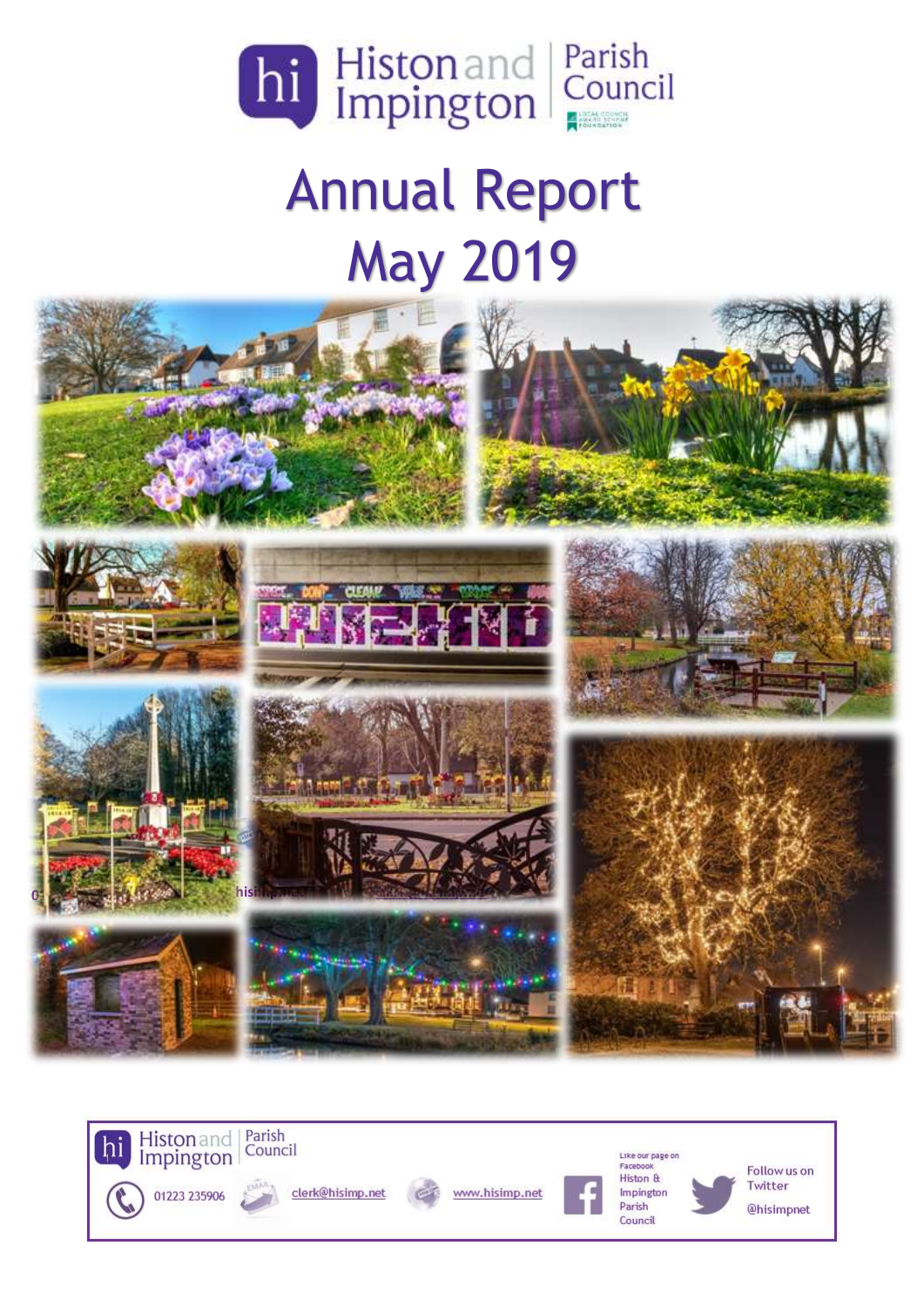## **Environment Committee**

The Committee meet every 6 to 8 weeks to discuss areas it is responsible for, including Allotments, Burial Ground, Open spaces and other assets that it looks after. Contracts are awarded to a Grass cutting Contractor and Tree Care Specialists.

The largest project was the electrification of a mains electricity supply to the Crossing Keepers Hut. This will mean that we're no longer reliant on making temporary supply arrangements with a third party in order to power events at the site. It will give us much more control and flexibility about what we will be able to do on the site.

We took the opportunity to provide lighting outlet up into the lower levels of the tree canopy which will be particularly useful at Christmas. There will be a power outlet adjacent but not inside the hut and two external power outlets in free standing pillars on the site to support activities in the open space between the large fallen log and the hut.

We worked with the Village Society to commemorate WW1 at the War Memorial to display "plastic bottle" poppies and Flags and also funded a huge poppy shape of crocus in Homefield Park

We have arranged to plant 35 new trees to commemorate lives lost locally in WW1.

We have also found new uses of open spaces. The HI Drama performances of Alice In Wonderland on The Green were an example of this. We have also adopted a Management Plan for all our open spaces giving shape and structure to future plans.

There is a new community notice board at Orchard Road and we have adopted a newer style BT telephone kiosk in Station Road Histon currently being used as a great resource as a community library/book swap kiosk.

For our ground staff team we have acquired a second vehicle for improving access to open spaces and making upkeep easier.

Working with its High Street & Beyond Task & Finish group to bring improvements to our environment, notably the wonderful flower planters in the High Street itself.

Entered a contract to deliver Public Art in the villages via funding from developers, with a series of workshops held looking at a new set of jelly mould ideas.

There are several Working Parties and organisations that feed back to the Environment

Committee as follows:-

### **The Brook Enhancement working Party**

During the past year contractors were invited to tender for The Brook Improvements with ideas of how the area may be improved aesthetically and to aid water flow. We hope to work with SCDC during 2019 to bring this work forward.

#### **Enviro.Volunteers**

This group meets periodically on a Saturday morning, to do a variety of work in The Copse, Homefield Park, The Cemetery, Clay Close Lane Pocket Park and other Parish areas. Pene Nudds has organised this group for several years and has good support from residents. It is supported by the Parish Council who provide them with Public Liability Insurance and equipment and sundry expenses.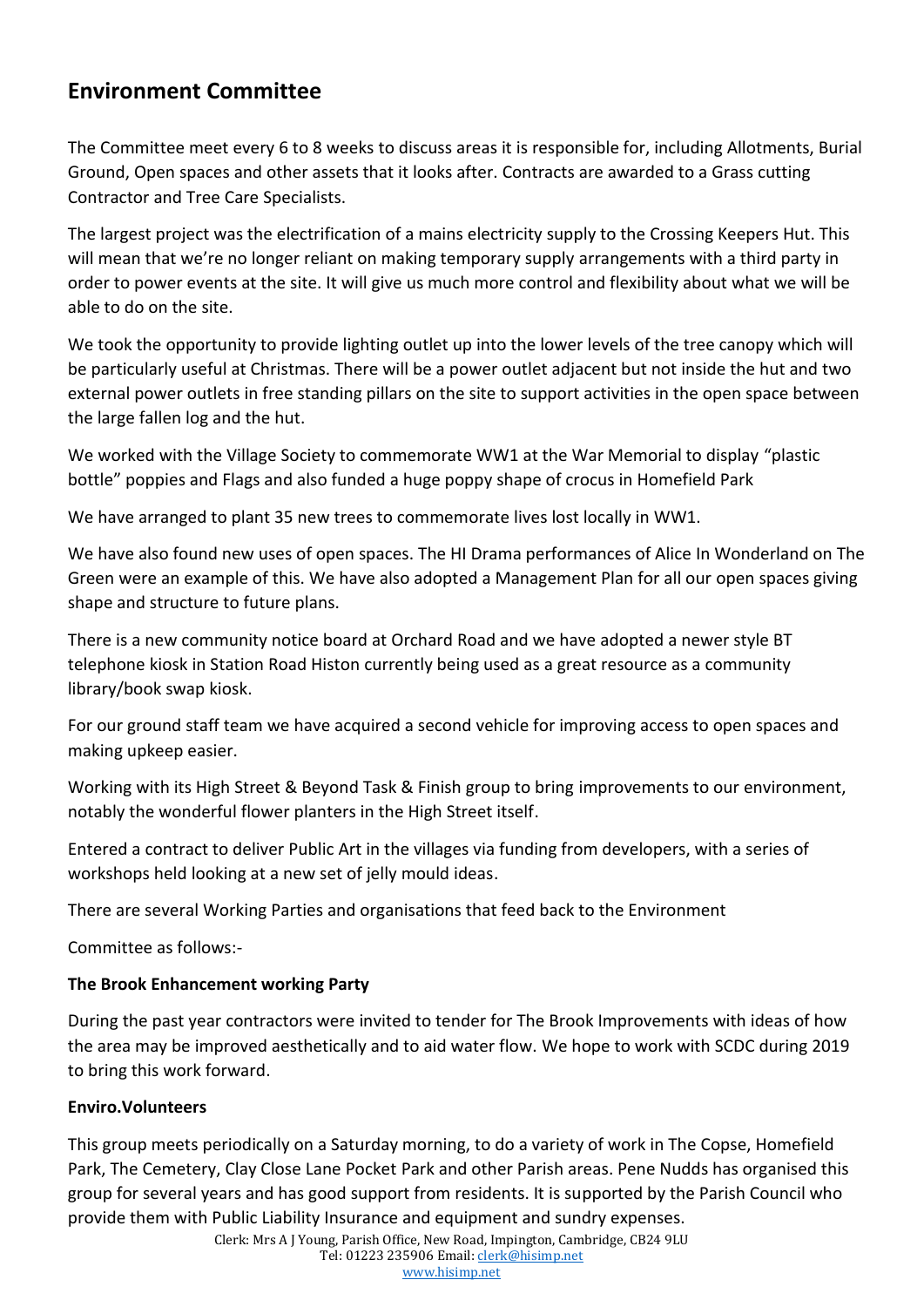## **Histon & Impington Community Orchard (HICOP)**

The Community Orchard, who sub lease an area of land in Manor Field from the Parish Council, have coopted Dan Mace on the Environment Committee to report on HICOP matters. The Parish Council will consider financial support when requested for defined maintenance work, such was the case recently for ground matting at the entrance to the Orchard.

## **High Street & Beyond Working Party**

This group is made up of Parish Councillors and residents and looks at ways to improve the area and to encourage Traders to work together for the common good. One example of the Working Party's initiative is to encourage High Street businesses to have a planter outside their business to "green up" the High Street.

### **Public Art Working Party**

This Group looks at specific projects. The proposed siting of the Glaze Pavilion for Homefield Park now has planning permission, so it is envisaged this will now move forward. It is envisaged this Pavilion will be used for performing arts etc.

*Marcus Romer Chairman, Environment Committee*

# **Highways Committee**

It's been a busy and productive year for highways projects and I would like to personally thank the Committee Councillors and Clerk Mrs Chelsea O'Brien for their commitment and hard work. I would also like to thank the residents who contacted the Parish Council with their observations, concerns, ideas and solutions.

What has happened this year:

Local Highways Initiative Pedestrian Support Package Phase 1 was completed. This scheme saw the resurfacing of the passages of Kingsway, Pages Close and New School Road. It also saw the partial resurfacing of Normanton Way.

Local Highways Initiative Pedestrian Support Package Phase 2. We have been successful in our bid for the next phase of passage and footpath resurfacing. This phase will see the completion of Normanton Way to Clay Street, and the remainder of Kingsway. It will also see the improvements to the rear of Somerset Road/Manor Park and Macfarlane Close to School Lane.

Local Highways Initiative Baptist Church Phase 2 was completed. This scheme followed lasts year's successful improvements (Phase 1) to the crossing points and pavements. Phase 2 has seen the bus stops kerb lines realigned, road markings repainted and the bus shelter repositioned and refurbished.

Histon Crossroads B1049/The Green. This scheme has been years in the planning and work is progressing as I write. The scheme will see the junction widen creating a dedicated turning lane in both directions (to the High Street and Impington Lane) which will allow traffic to flow unrestricted along the main road. The traffic signals will also be upgraded as part of the scheme.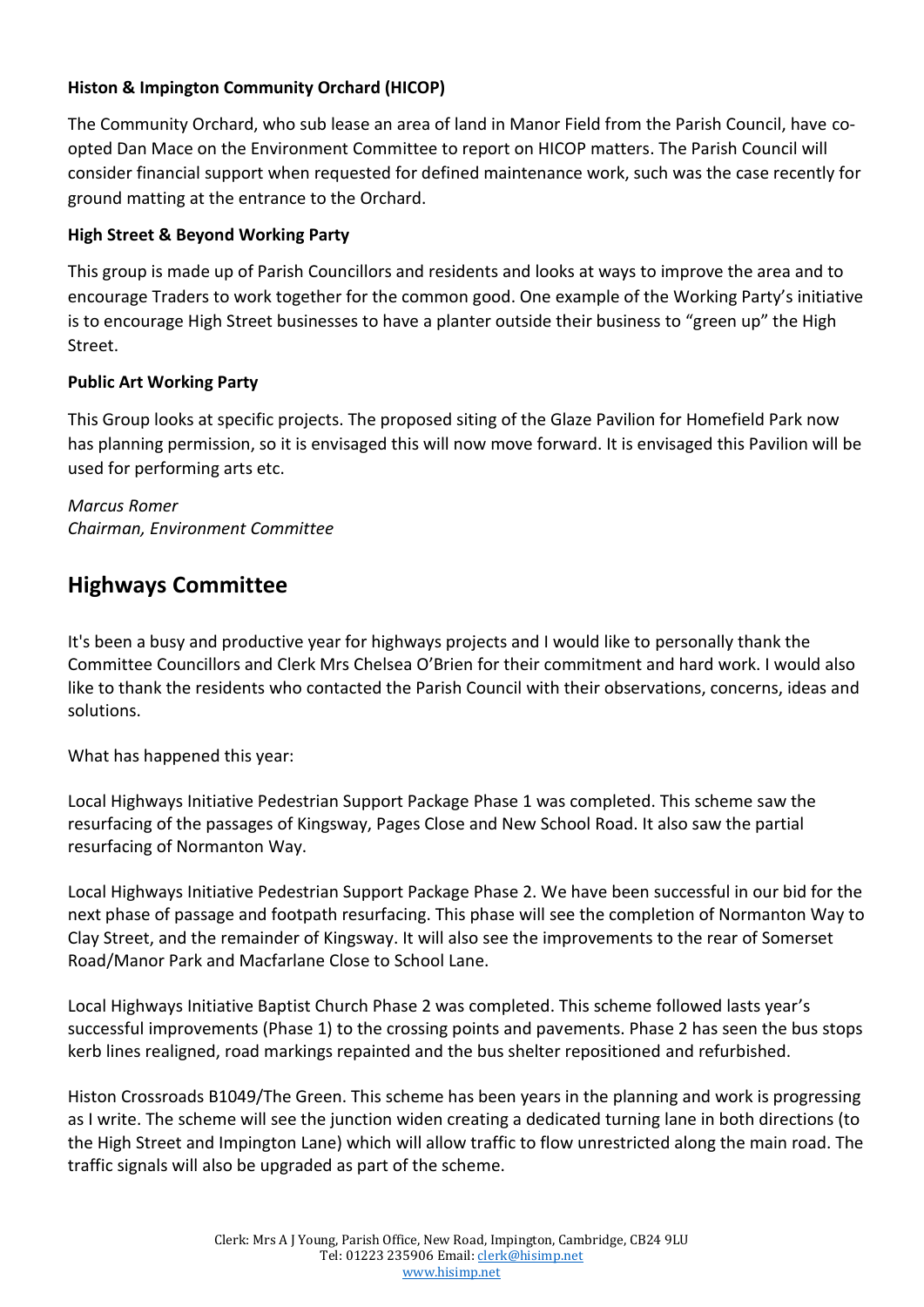Moving forward, we know and understand the issues around Station Road. Residents have raised a number of concerns around the safety of pedestrians and cyclists, resulting from levels of traffic and parking. These issues are very concerning, especially around school drop off and collection time. The Committee will be working hard with residents and County Council officers to understand what can be done along all stretches of the road. It is also keen to understand and assess the impact of the B1049/The Green crossways improvement and the planned footpath widening scheme (as part of the Junior school expansion).

*Andy Butcher Chairman, Highways Committee* 

# **Planning Committee**

The Planning Committee have met 18 times this year.

We considered 42 (50 last year} plans for Impington, 61 (67) for Histon and 7 (4) others - Waterbeach (waste incinerator - continuing our interest from last year) and Orchard Park. Of these, we recommended approval of 74, refusal of 15, no recommendation for 6, 13 were for information only. On two occasions no comments were submitted because the applicant was known to too many of the committee.

The Station Area applications (Bishops, Histon Station) have now been approved by SCDC and we expect development to start soon. The application for the Clark brothers' yard is yet to come forward. We continue to see applications for the development of annexes (from garages or otherwise) - but note that these usually come with a restrictive condition that they can only be used by family members. And finally the Local Plan was approved in September - and the review of the plan has already started. This will produce a joint Cambridge City/South Cambridgeshire plan. The "call for sites" (opportunity for landowners to put forward land parcels for potential development) has just closed.

Matters that have taken a significant amount of time this year include:

Schools - both the Junior School and the new school at Buxhall Farm. There are a few details left over from the Junior School, including footpath works on Station Road where we've sought to get these completed in the school holidays. Conditions with the planning permission included a requirement for community access - and we are waiting to see the results of that.

The new school has been interesting. There was a public exhibition covering proposals and early plans. Since then we have met with developers and County Council staff to look at access options, concerns regarding air quality and the location of the school close to the B1049 and road access. Many schools now are being developed without parking/drop off provision for parents but it will be provided here. Nevertheless access, both by car and foot/cycle is going to be a challenge.

This is also an interesting case for those concerned about Councils taking planning decisions regarding their own applications. In this case the County's flood and drainage staff recorded an objection to the initial application regarding the plans to provide drainage for the site.

The Hill Residential application for development off Impington Lane. This has been a long running saga, still undecided at the time of writing this report. This started with the Local Plan review, local residents and Parish Councillors writing objections, speaking in front of the Inspector. The land was, nevertheless, taken out of the Green Belt and made available for development. The application from Hill met with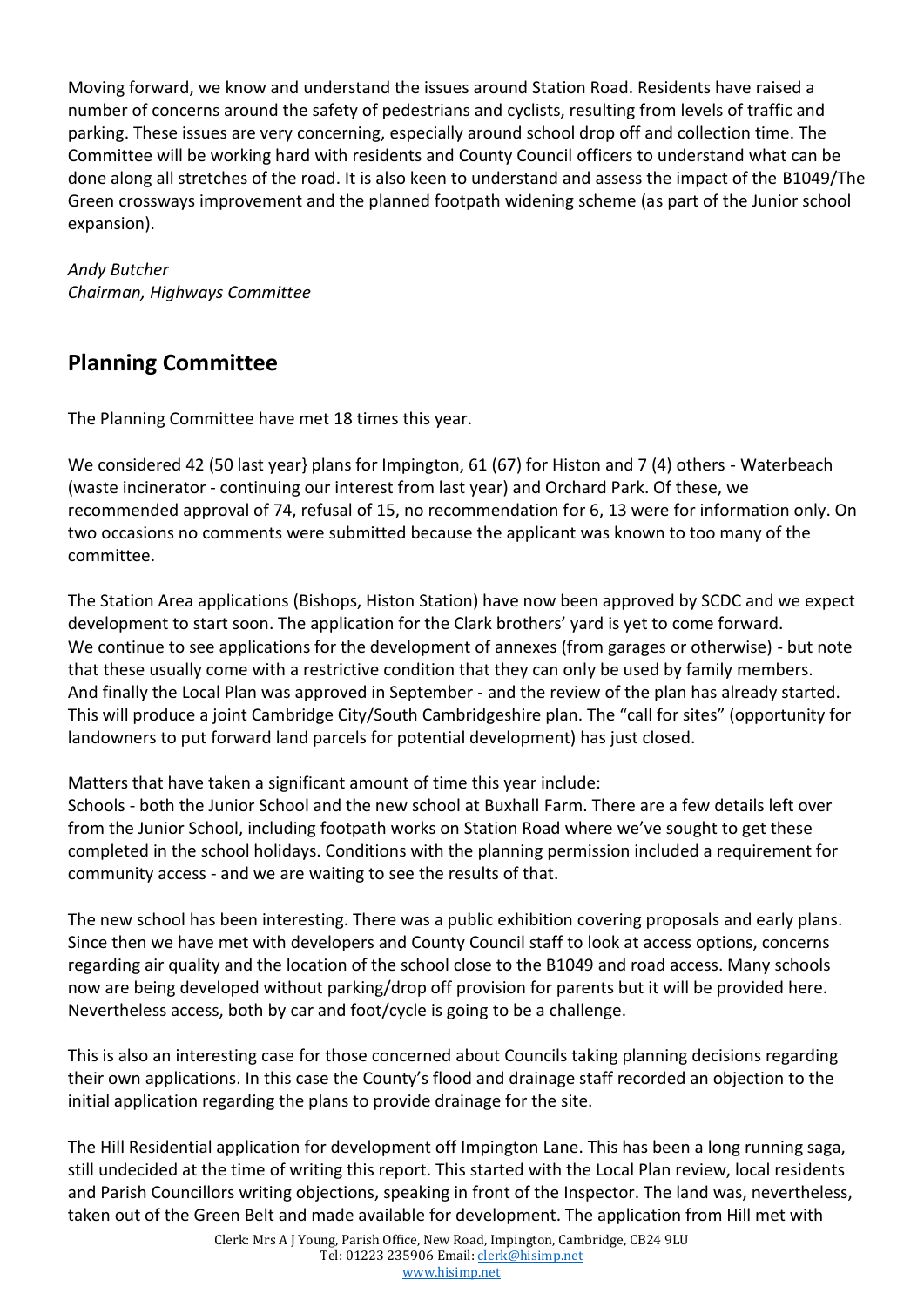objections from residents and the Parish Council. When it got to SCDC's (South Cambridgeshire District Council) Planning Committee it came close to being refused, but was rather deferred in the hope that Hill, who are recognised as one of the better developers, would review and resubmit the plan. This did not happen, and the application was taken to appeal on the grounds of "non-determination" (ie a delayed decision). We await the outcome of that appeal.

The Neighbourhood Plan and Village Design Statement. The Plan has been ongoing for some time, but was subject to its formal consultation last autumn. The team are now working to generate the final version of the plan which will be submitted to SCDC, and then the Inspector. Hopefully we will then be in a position to ask residents for their vote (a simple majority vote) on the plan.

The Village Design Statement complements the Neighbourhood Plan, and has been produced starting from residents' input, and the work of a small, cross community team. It too will be subject to public vote, hopefully at the same time as the Neighbourhood Plan.

The coming year will have no less work for the Committee. To the regular applications for new homes and improvements to existing homes we expect an application for the redevelopment of the site at School Hill currently holding the library, Tesco's, Indian Ocean and Printout. Affecting the longer term, the Local Plan that was completed last year is up for review (and will be a plan covering South Cambridgeshire and Cambridge City). The first stage for that has been a "call for sites" where landowners have put forward potential development locations. There is a long process before these are included in the new Local Plan, and the Committee (and community) will have a role to play in ensuring that development in the villages is sustainable.

All meetings are open to the public. We welcome both applicants and those with views on applications to attend meetings and take part. If a planning application affects you, we encourage you to make your views known to the planning authority, SCDC and the Parish Council.

As part of our commitment to work with applicants, we continue to have confidential meetings with a number of developers looking at possible schemes within the community. Wherever possible, and with the agreement of all parties, we will share early information with the community.

The Parish Council is a consultee on all planning matters affecting the parishes. The Planning Committee makes a *recommendation* based on the plans provided. The final decision is with South Cambridgeshire District Council. When responding, the Committee tries to ensure that character and local history is maintained. Key issues often raised are parking provision, character of the street and loss of amenity to neighbouring properties (this often means loss of light). We are also committed to affordable housing though often can do little to ensure that we get it.

It has again been a very busy year for the team of Councillors responsible for commenting on these plans: Denis Payne (Chair), Aga Cahn, Steve Carrington ,Marian Cleaver, Walter Davey, Brian Ing, Simon, Jocelyn, Oliver Sellen and Josephine Teague (for part of the year).

I would like to record my thanks to Committee members for their contributions and regular attendance at meetings. In addition, thanks are due to Chelsea O'Brien, Clerk to the Committee, for her commitment to ensuring everything runs smoothly.

*Denis Payne Chairman, Planning Committee*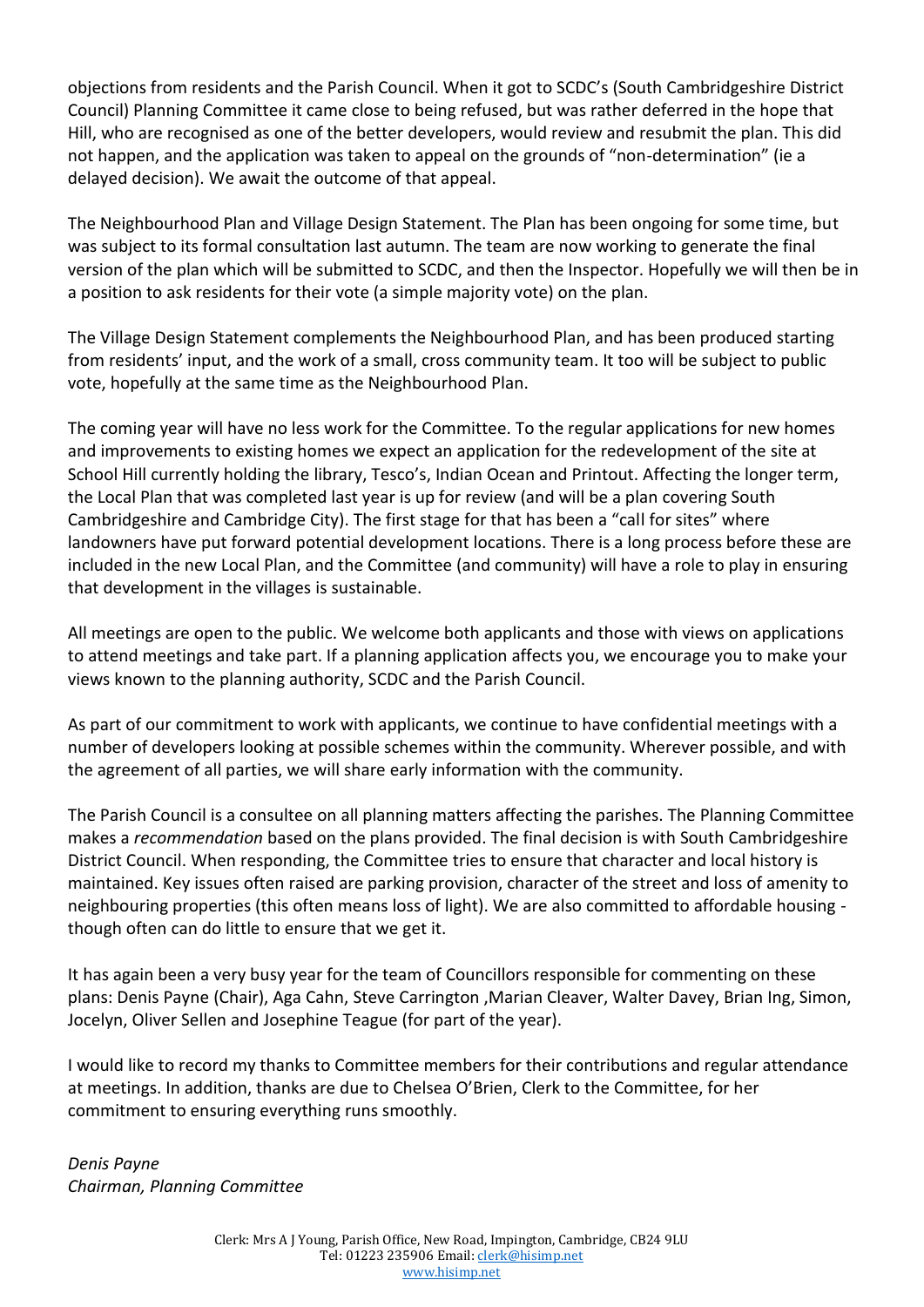## **Recreation Committee**

The Recreation Committee continues to operate smoothly and effectively with the support of staff and sports clubs.

The Committee continues to support a wide range of sporting activities, encourages wellbeing and recreation, providing quality facilities on the recreation ground for use of all. It is a priority for the Committee with the manager and groundsman to oversee the smooth day to day running of recreation spaces including South Road play area and the play area on The Green

We aspire to continue this standard effectively and efficiently with the support of the Parish council, Friends of the Rec and all the clubs. Sport, wellbeing and play are a major contribution to good health for the many that use the facilities on the recreation ground.

The entrance to the Recreation Ground has changed with the new height barrier being installed along with the new speed bumps.

Improvements to the Community Room include new tables and chairs, installation of a useful projector and upgrade of the wi-fi which is already attracting new users.

A project to provide access to an electricity supply for outdoor events at the Recreation Ground has now been completed.

The Community Park Project is underway, this year has seen the formation of a Sub Committee to progress the options for the site. A *great* thank you to Neil Davies and members of this Committee, we look forward to this project evolving.

The Play area on the recreation ground is used consistently along with the play areas on The Green and South Road; the equipment is updated when required, South Road having had a new roundabout last Autumn, the rec area having replacement steps to the mound, soft play and a good hair cut!

Thanks go to all Staff, the Committee, Friends of the Rec and Sports Clubs for making this one of the best facilities in the area.

Lastly congratulations to Alex on completing his apprenticeship and taking up the challenge of a new fixed term contract.

*Steve Carrington Chairman, Recreation Committee*

## **Histon & Impington Community Warden Scheme**

This year the title of the scheme has changed from 'Mobile Warden Scheme' to 'Community Warden Scheme' to come into line with other local schemes, because it was felt this is more in keeping with the purpose of the Wardens work. The aim of the scheme is to enable older people, who may need some support, to live at home independently for as long as possible. The Warden keeps in touch with her clients by regular visits and phone calls. She also helps in practical ways, such as shopping, giving help with form filling, or putting them in touch with other agencies when necessary. Perhaps the most important aspect of her work is the personal and moral support she gives with her regular contact.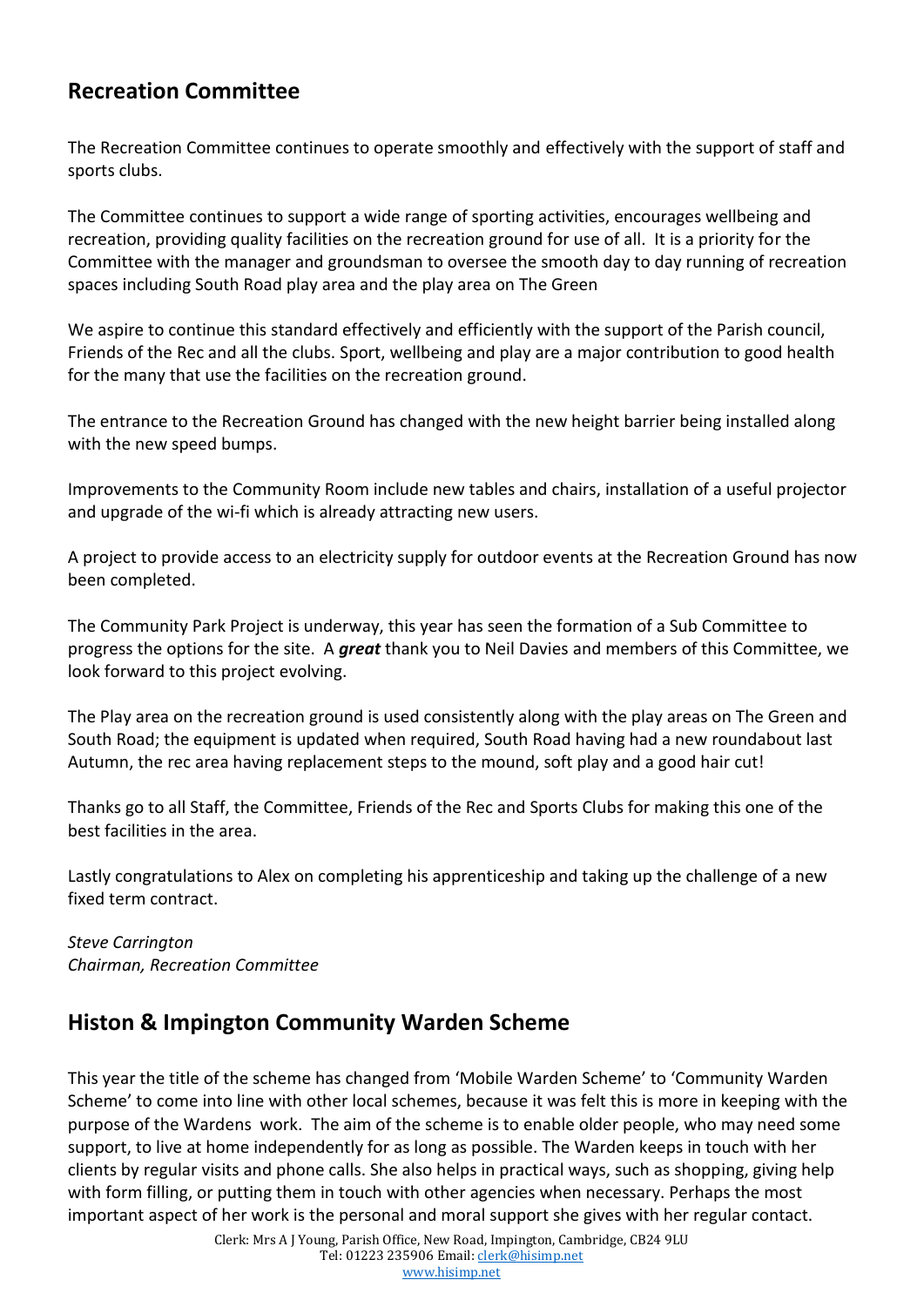We are very fortunate in still having Mrs Gillian Berry, a local resident, as our Warden. She has good contacts with Firs Surgery, the Day Centre and other village organisations. She is in regular communication with Paul Seekings, our new Older Persons Worker. They can often exchange on information on those who might need help.

The scheme is working well in our villages. At the moment it is managed by Age UK and is funded by contributions from the County Council, SCDC, the Parish Council and the contributions clients pay for the service. This year expenses have risen and despite a small rise in the contributions paid by clients, it has been necessary to raise the Parish Council contribution by a considerable amount. The number of clients Mrs Berry cares for has risen over the last two or three years from 15 to 25. This is the maximum which is possible at the moment and it is unlikely that demand will fall. The pressures on public finances are such that any increase in the service we offer will probably, in the future, have to be funded by the Parish Council.

We are extremely lucky in our villages with the support of local village organisations and volunteers. HICOM, Friends of the Rec, the Bereavement Group, Alzheimers Friends, Diabetic Support Group and so many others that make it possible for our older residents to continue to enjoy an active, fulfilled life. Our community Warden is someone who adds greatly to this quality of life and we are extremely grateful for her unstinting efforts.

The Link Committee for the scheme is comprised of the Age UK Co-ordinator, the Community Warden, the Older Persons' Worker, two Parish Councillors, and two village representatives. We meet twice a year and receive reports from the Age UK Co-ordinator, from the Community Warden and the Older Persons' Worker. The discussions that arise from their reports and village issues are both informative and valuable.

## *Marian Cleaver*

*Mobile Warden Scheme Representative*

# **Chairman's Annual Report May 2019 – as presented at the APM's 13 May 2019**

This is my second report as the Parish Council Chairman and as last year, I will look to discuss the previous year's activities and some of my thoughts for the future. I'm conscious not to duplicate any Committee Chair's inputs so I will discuss the general community wider activities.

It's been a productive but challenging year for the Council with several long term projects/activities continuing on from last year (and before). The Community Park Project at Milton Road has seen a number of public consultations which proved very informative for the subcommittee. The subcommittee has been working hard over the last year addressing the questions and concerns raised at these events to ensure the community needs and concerns are met. An outline planning application has recently been submitted by the housing association and landowners, and a decision is expected later in the year.

The A14 work and project continues at pace and the Council has recently appointed a Councillor to the A14 action group to ensure help, support and advice can be provided to residents where possible. The Neighbourhood Plan has passed a number of pre-submission tests and a number of well attended public consultations. It is hoped that a vote on the Plan will take place this year.

There have been a number of situations this year which has tested the resolve of all, especially the staff. An illegal encampment and a break-in (theft of grounds keeper equipment) at the recreation ground really did make us all think. As we watched and heard stores of this type of activity around us (in other local parishes) we did not react or question whether it could happen to us, until too late. I'm pleased to see how the staff reacted in a professional and competent way. It's a lesson to all of us, we must keep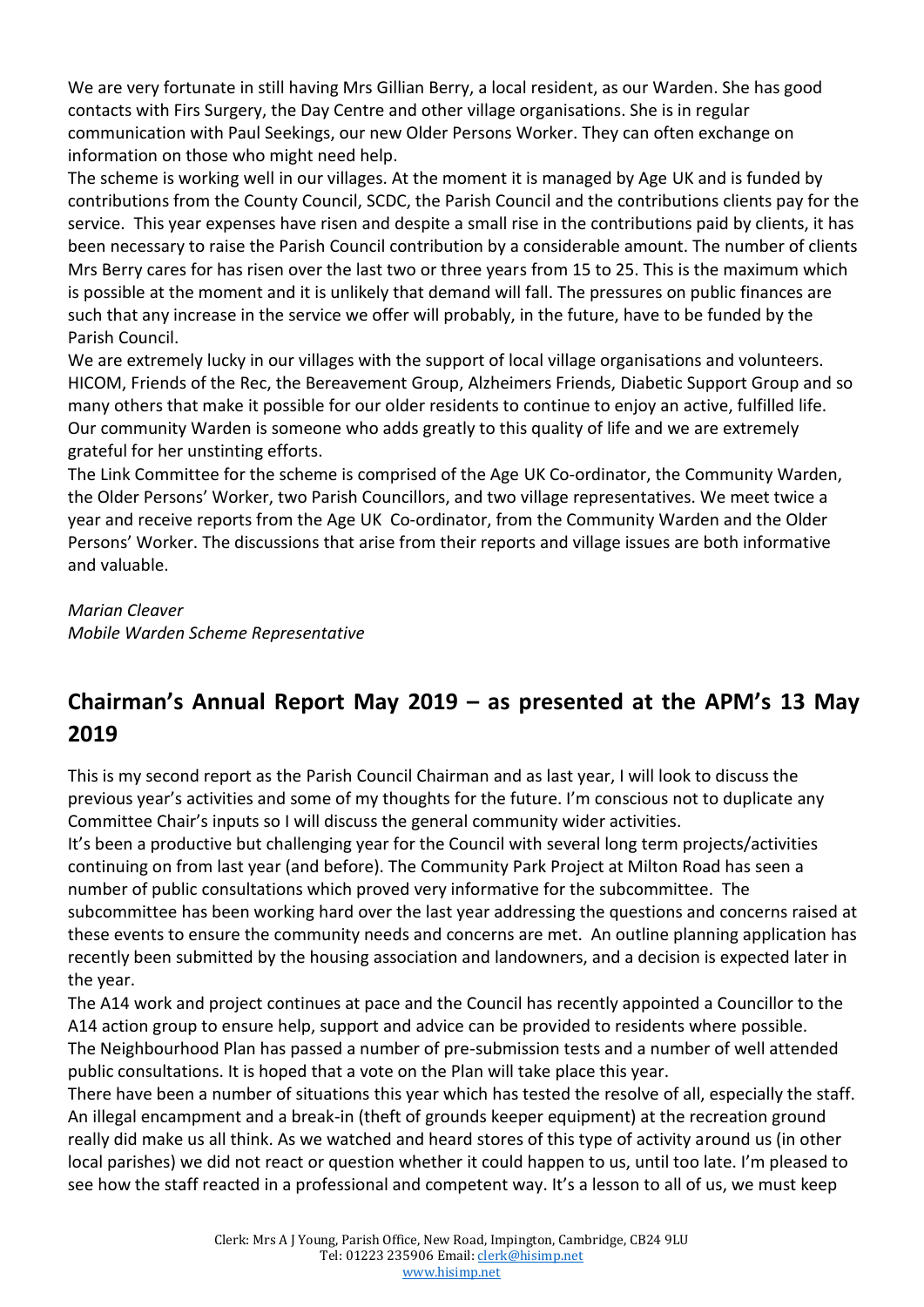asking ourselves the questions "can we do better?" and what's happening around us "could that affect us?". We cannot afford to become complacent; situations and technology evolve and we must follow. Looking forward, the threat of over-development will always exist in a community like ours, close links to Cambridge and London and amenities makes it a desirable place to live. With development comes several factors - including more people, more traffic and more strain on key services. Our ability to control this is limited and that is why it's important we as a Council and Community do what it can. Passing the Neighbourhood Plan when it's put to a community vote (referendum) will ensure developers must follow our agreed approach/desires via the planning policies, safeguarding what we have identified as important. Without this we have very little say in what's put forward. There are already several plans for development in existence including the School Hill site, land off Impington Lane and the Station Area. But are our facilities and services ready and able to cope? We cannot afford to react to demand, as that's too late. We must act now! The new primary school is a good example of this. Figures and data suggest another school is/will be required and that's why it is being built. It's not for today it's for the future. But what about other services? Can and will our transport links cope? We need to start asking the question now not tomorrow.

Our long serving Clerk Angela Young is retiring after 25 years in the role. This Council and the Community owe a debt of gratitude to Angela for her hard work, dedication, professionalism and desire to make our village(s) what they are today. Angela has directed this Council fantastically over her many years of service ensuring its work and Councillors remain legal and accountable. Our Council is seen by many to be a leading light in the way it conducts its business. From a personal point of view Angela will be sadly missed as her support and guidance to me as Chairman has been invaluable. I am sure you will enjoy your retirement; you have deserved it.

As one door closes and another door opens, a new chapter will start in the hands of a more than capable individual. Chelsea O'Brien has been Acting Clerk for a number of months and I'm pleased to say Chelsea has accepted the position of Clerk from July 2019. We all look forward to working with her in the future.

I would like to thank all of the Parish Council staff (Angela Young, Chelsea O'Brien, Lynda Marsh, Steve Campin, Trevor Smith and Alex Hale) for their hard work and dedication to their jobs. Their work often and regularly goes beyond what is expected and can be unnoticed by many. It's very much appreciated by myself, fellow Councillors and I'm sure the residents.

I would also like to thank all Councillors for their hard work and dedication to the role, you should all be proud of the impact you are having on our community, however there is always more which can be done. So, keep up the good work.

Finally, this year also saw a long-standing Councillor Josephine Teague step down from the council. I personally will and have missed Josephine's words of wisdom and advice and I wish her all the best. On an even sadder note this year saw the passing of Alan Eade, a longstanding former Councillor, he will be sadly missed by friends, family and the community.

#### *Andrew Butcher*

*Chairman, Histon & Impington Parish Council*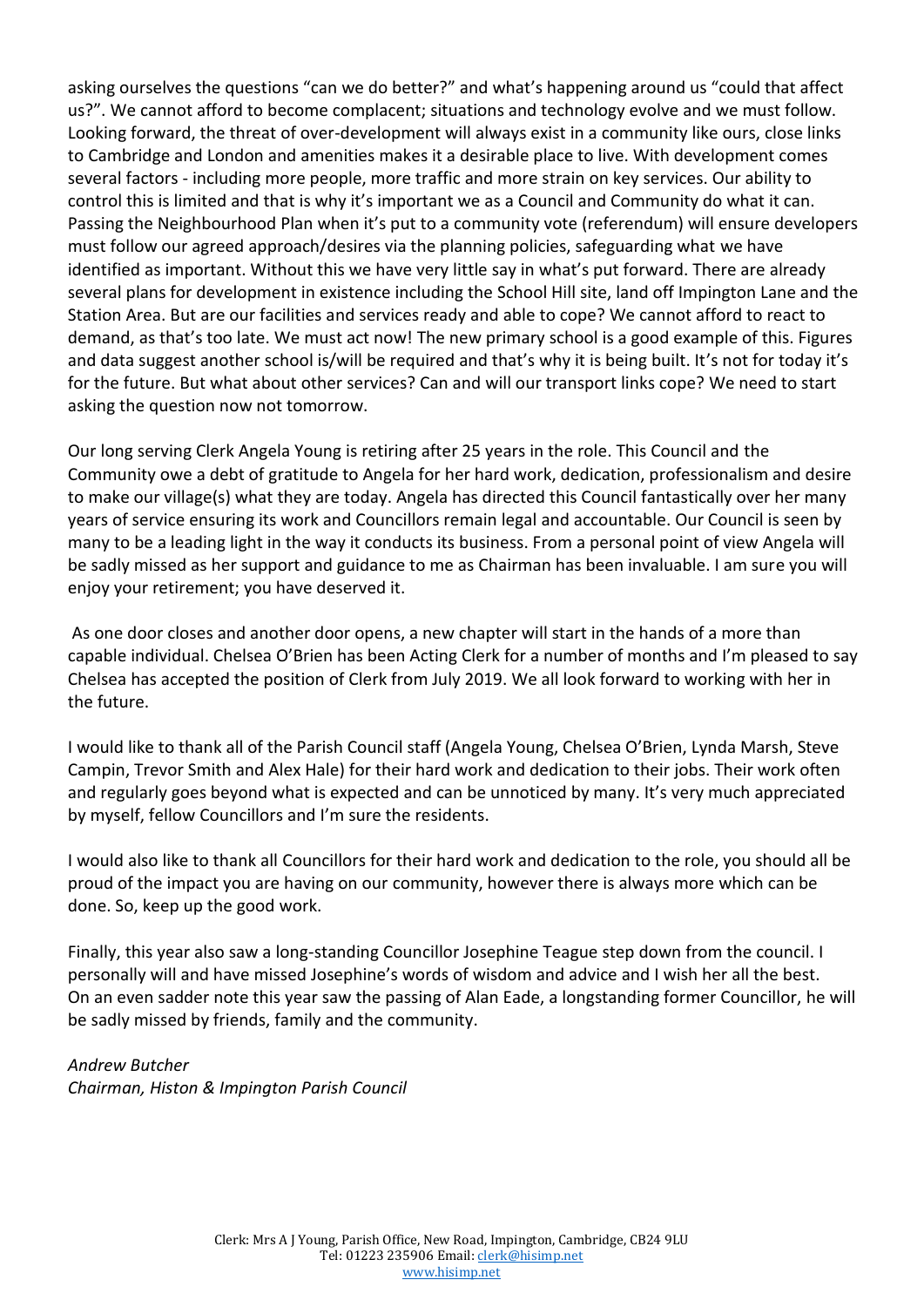#### **INTERIM END OF YEAR ACCOUNTS 2018-19**

| <b>Expenditure</b>         |         |                    | <b>Income</b> |
|----------------------------|---------|--------------------|---------------|
| <b>Admin/Resources</b>     | 52,693  | Precept            | 348,101       |
| <b>Environment</b>         | 52,818  | Interest           | 10,433        |
| <b>Highways</b>            | 14,718  |                    |               |
| <b>Finance &amp; Legal</b> | 29,093  | Grants             | 500           |
| Youth                      | 22,220  | Other income       | 51,243        |
| <b>Community Facility</b>  | 6,183   |                    |               |
| <b>Planning</b>            | 11,308  |                    |               |
| <b>Recreation</b>          | 123,194 |                    |               |
| Sec 137 spend *            | 10,500  |                    |               |
| Grass cut agency**         | 2,207   |                    |               |
| <b>Other capital</b>       | 129,756 |                    |               |
| <b>Kings Meadow</b>        | 3,214   |                    |               |
| <b>Public Art</b>          | 6,500   |                    |               |
|                            | 466,404 |                    | 410,277       |
| (Interim bal figure)       |         |                    |               |
| Bal                        |         | <b>Bal brought</b> |               |
| carried forward            | 812,364 | forward            | 818,608       |
|                            |         | Surplus for year   | $-6,244$      |
|                            | 812,364 |                    | 812,364       |
|                            | 12,523  |                    |               |
| VAT owed                   |         | VAT received 17-   | 17,515        |
| $(18-19)$                  |         | 18)                |               |

#### *N.B. Subject to finalising for audit 2018-19. Balances as at 31.3.19 £812,364*

\*S137 spend is a power for the Council to provide other things not otherwise authorised for the benefit of some or all of its parishioners. A financial constraint is in place of no more than £7.86 per elector and the council must ensure that the benefits must be commensurate with the expenditure. During 2018-19 payments of donations or grants were made to:

| Royal British Legion             | £100    |
|----------------------------------|---------|
| Histon & Impington Warden Scheme | £1,000  |
| Older Person's Co-Ordinator      | £4,500  |
| CCC - Summer Reading Challenge   | £600    |
| Mental Health WellBeing Worker   | £3,500  |
| Camb Search & Rescue             | £100    |
| Magpas Air Ambulance             | £100    |
| The Bobby Scheme                 | £100    |
| The Cogwheel Trust               | £500    |
| <b>Total</b>                     | £10,500 |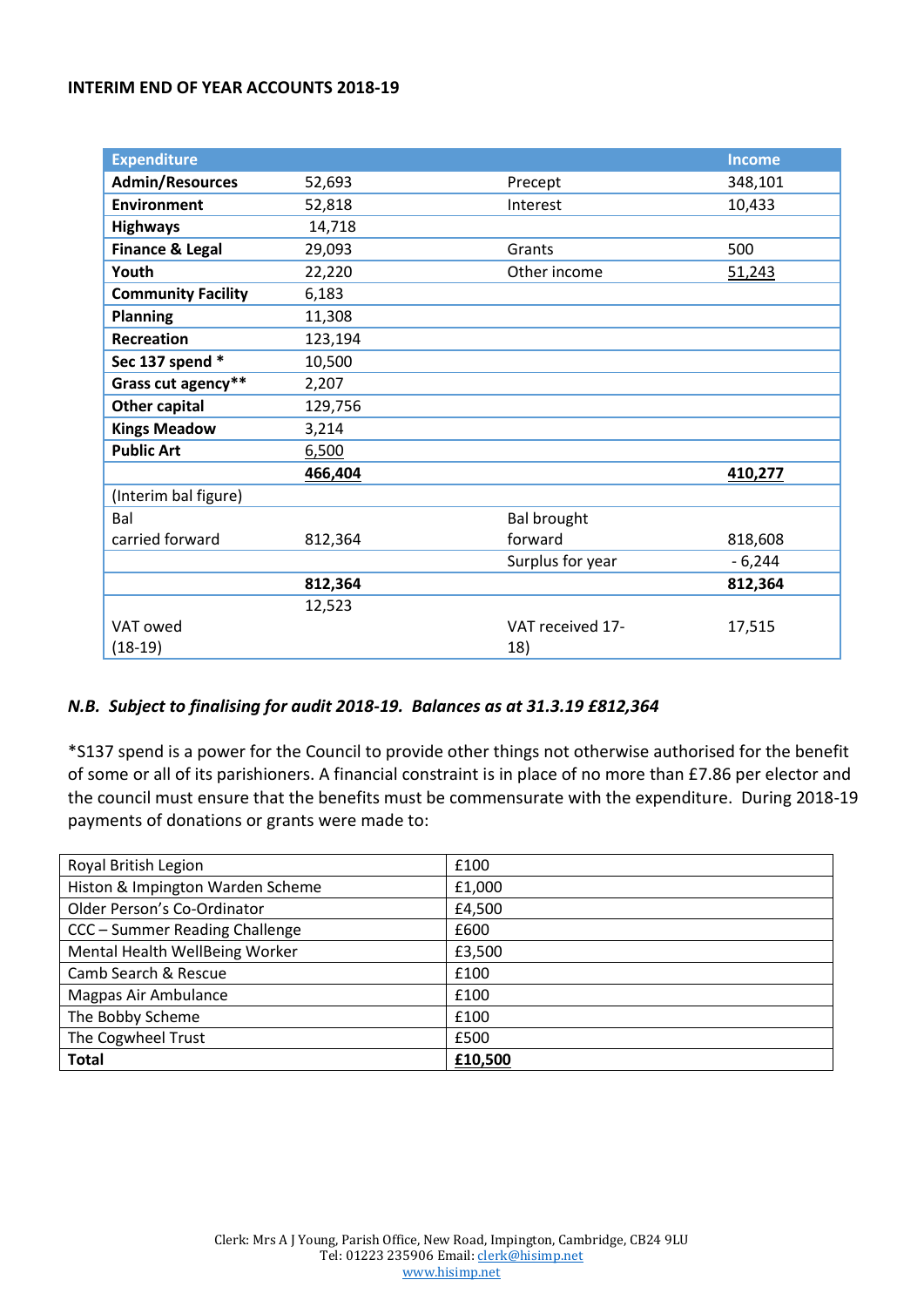



\*\*Grass cut agency services – the amount provided by County Council towards grass cutting – agency services must be listed separately in Parish Council accounts. The remainder of the grass cutting spend is listed under Environment.

The Parish Council services a series of loans taken out to fund the development at the Recreation Ground from 2005. These loans will be fully paid off in 2030 if the Council does not consolidate within that time frame. The payments this year for all loans amounted to £34,073.

**Based on the figures above** the Council is showing a carried forward sum of £812,364 into 2019-20 of which £439,826 is earmarked for specified projects including maintenance and replacement funds; facilities improvements; skatepark provision and highways improvements.

There are also sums of £166,247 in a Section 106 fund, which is funding provided by developers which must be spent on specific projects within a 10 year time frame, whether on community facilities, open space provision, Public Art or maintenance of open spaces.